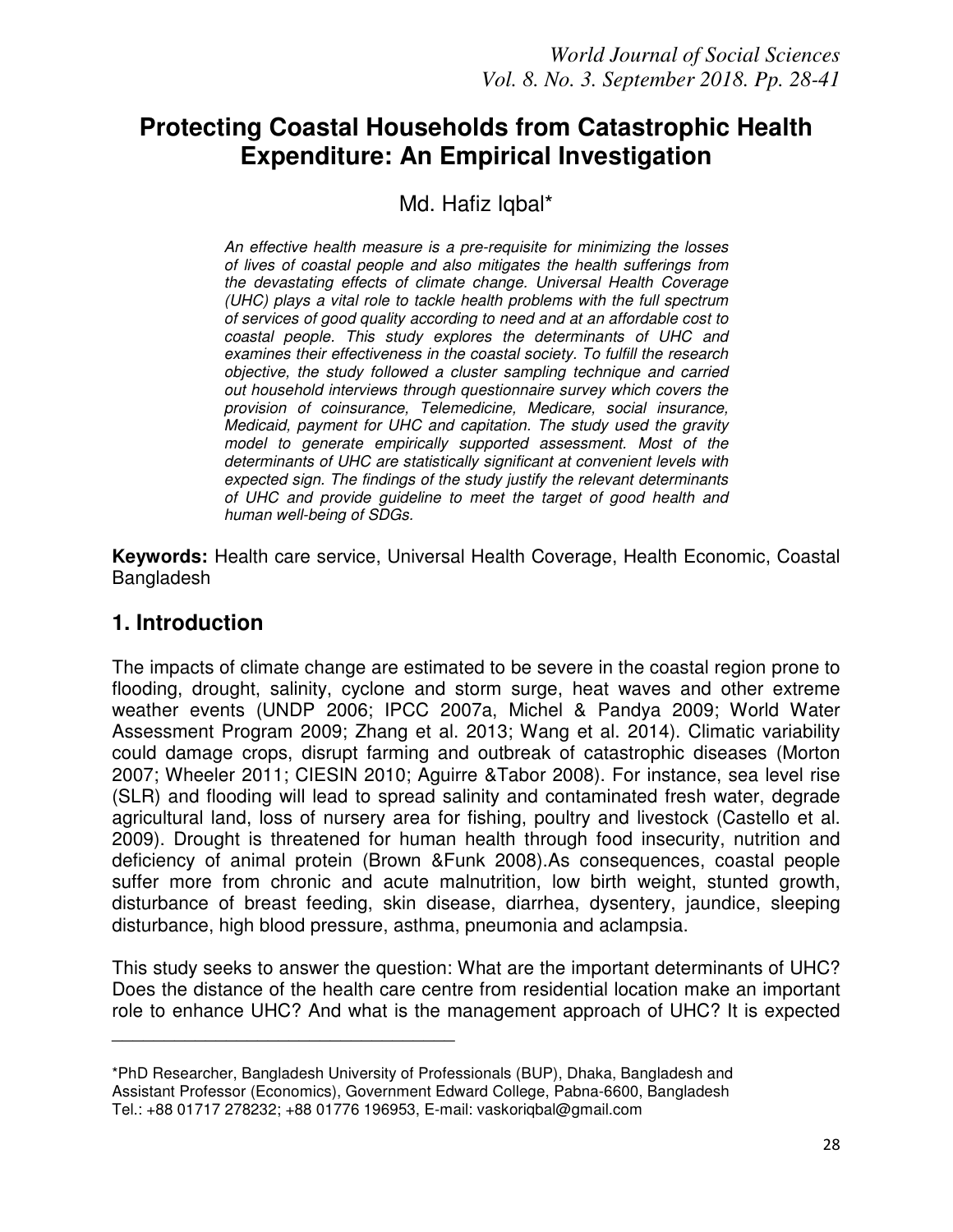that no previous studies previously answered such type of research questions. Based on these research questions, the author has explored the determinants of UHC, examines their effectiveness of UHC in the coastal society and develops a management approach of UHC.

The author has given an introduction followed by literature review of the study in the first two sections. Section 3 covers general features of the study area and methodology. Section 4 includes results and discussion. Section 5 gives conclusions and policy implications of the study. The format is logical but it would be pertinent to have Figure 1 which represents the pathway framework of climate change and climate induced diseases.

# **2. Climate Change and Public Health: An Overview**

## **2.1 Temperature, Heat and Cold Waves and Public Health**

Global average temperatures are projected to increase between  $1.8^{\circ}$ C and  $4.0^{\circ}$ C by the end of this century (IPCC 2007b). The temperature increase in the coastal region has been greater than the global average of  $0.74^{\circ}$ C over the past 100 years (Du et al. 2004). Climate change in coastal region is expected to raise overall temperature distribution and contribute to an increase in the frequency of extreme heat events (Sharma 2012). The temperature rise will directly affect the health of coastal people and it is likely to generate heat related stress, increase heat stroke, short-term mortality, heat cramps, heat exhaustion and sleeping sickness (Kovats&Ebi2006). Rising temperature will also affect the spread and transmission rates of vector-borne, foodborne and rodent-borne diseases. As consequences, malaria, Chikungunya, tick-borne encephalitis and dengue fever will become increasingly spread in the coastal region (Costello et al. 2009; Kovats, Campbell & Matthies 2005). Like the high temperature, heat and cold waves are also common in the coastal region during the hot summer season and winter season. Heat and cold waves are directly linked withhealth. Heatstroke cardiovascular mortality, respiratory illness, asthma and pneumonia are generated from heat and cold waves. The following section discusses about the different climate induced diseases.

## **2.2 Salinity and Public Health**

Salinity is the most common and devastating natural hazard in any coastal region. It is well established that high salinity levels in drinking water have numerous direct and indirect impacts on health (Khan et al. 2011). It includes dysentery, hypertension, blood deficiency, eclampsia, abdominal distension, nausea, etc. In addition, salinity reduces plant growth of crops and yield through ion toxicity and osmotic stress (Munnas2005). High salt concentration may stop root growth and shoot growth of crop plants which are very harmful to crop production (Rahman, Lund & Bryceson 2011). Under this condition, crop production becomes very risky and the cropping intensity is much lower (Iqbal2015a). Salinity is threatened for food security which leads to develop malnutrition and related diseases.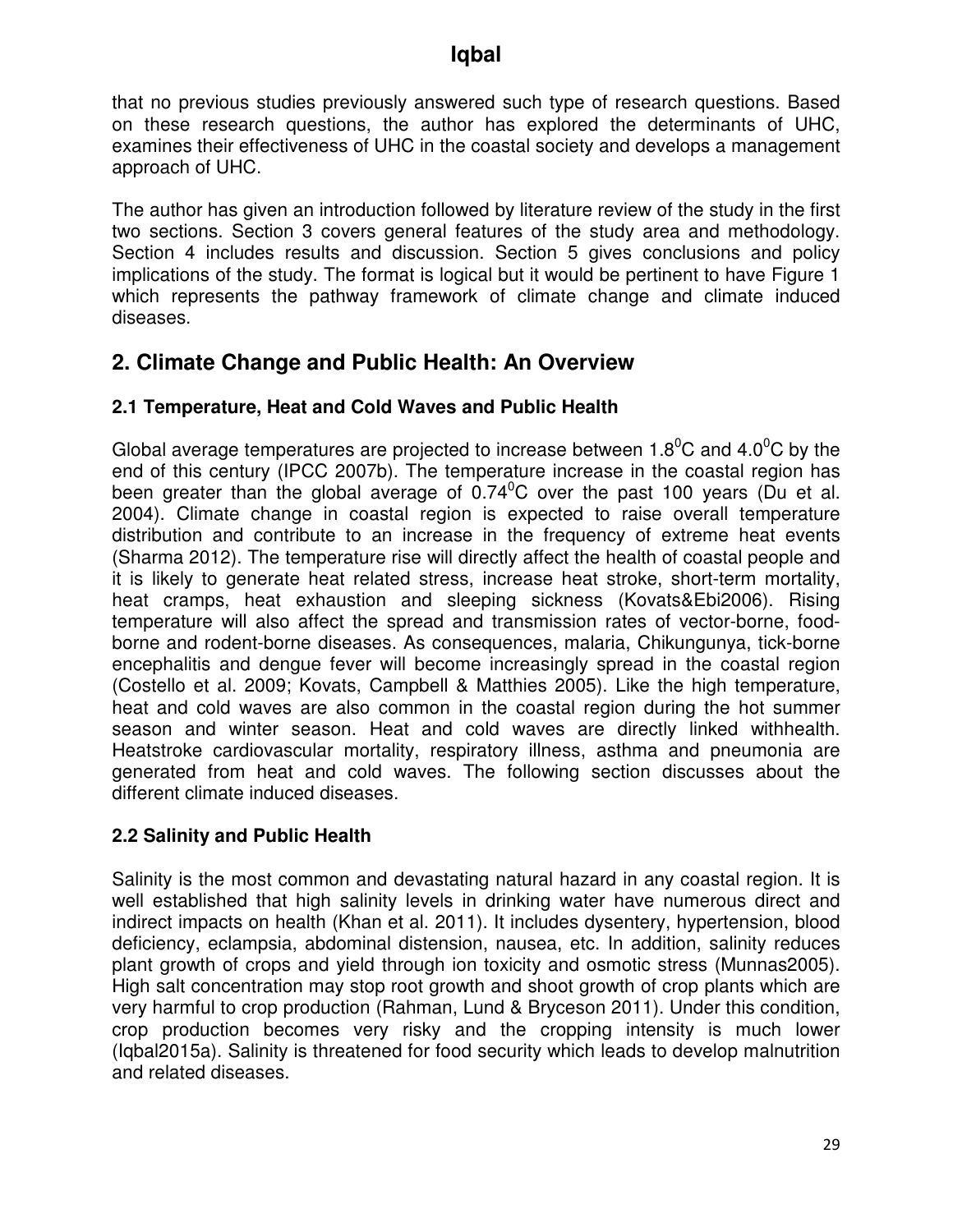### **2.3 Water Logging and Public Health**

Water logging is the common feature in the coastal region due to sea level rise, flash floods, river floods, rainwater floods, storm surge floods, tidal flooding and unplanned dam. Water logging in a coastal region represents abnormal or unwanted submergence of land occurring less frequently, which can damage crops and property, disrupt people's normal living conditions, communications and economic activities and endanger the lives of people and their livestock ( Brammer 2004). Safe and reliable access to pure drinking water and proper nutrition are essential for good health. But it is difficult to get pure drinking water and proper nutrition under the water logging condition. Water logging increases exposure to food insecurity, chronic mental illness and contaminated water and provides habitat for mosquitoes, leading to increase of waterborne and vector-borne diseases.

#### **2.4 Cyclone, Storm Surge and Public Health**

Cyclone and storm surge are atmospherically forced oscillation of water level in a coastal or inland water body (Iqbal2015b). Impacts of the cyclone and storm surge are devastating. It destroys human habitat, hampered livelihood conditions and generate risk of injury, casualty and mortality. Furthermore, coastal flooding, marine over wash event, wave height and salinity in the coastal region are associated with storm surge and cyclone (Lee 2013; MoP & UNDP Bangladesh 2009; Karim & Mimura 2008). Storm surge and cyclone bring saline water in the low-lying coastal region. Livestock, crop, poultry and fishery cultivation are difficult under this condition. As a result, it is hard to get an optimum calorie intake and animal protein for the coastal households.

It is expected that the effects of climate change on health will affect more coastal people in the next decades and put their lives and well-being at increased risk (Costello et al. 2009). A Pathway framework for climate change and its probable outcomes on human health in coastal region are given in Figure. 1.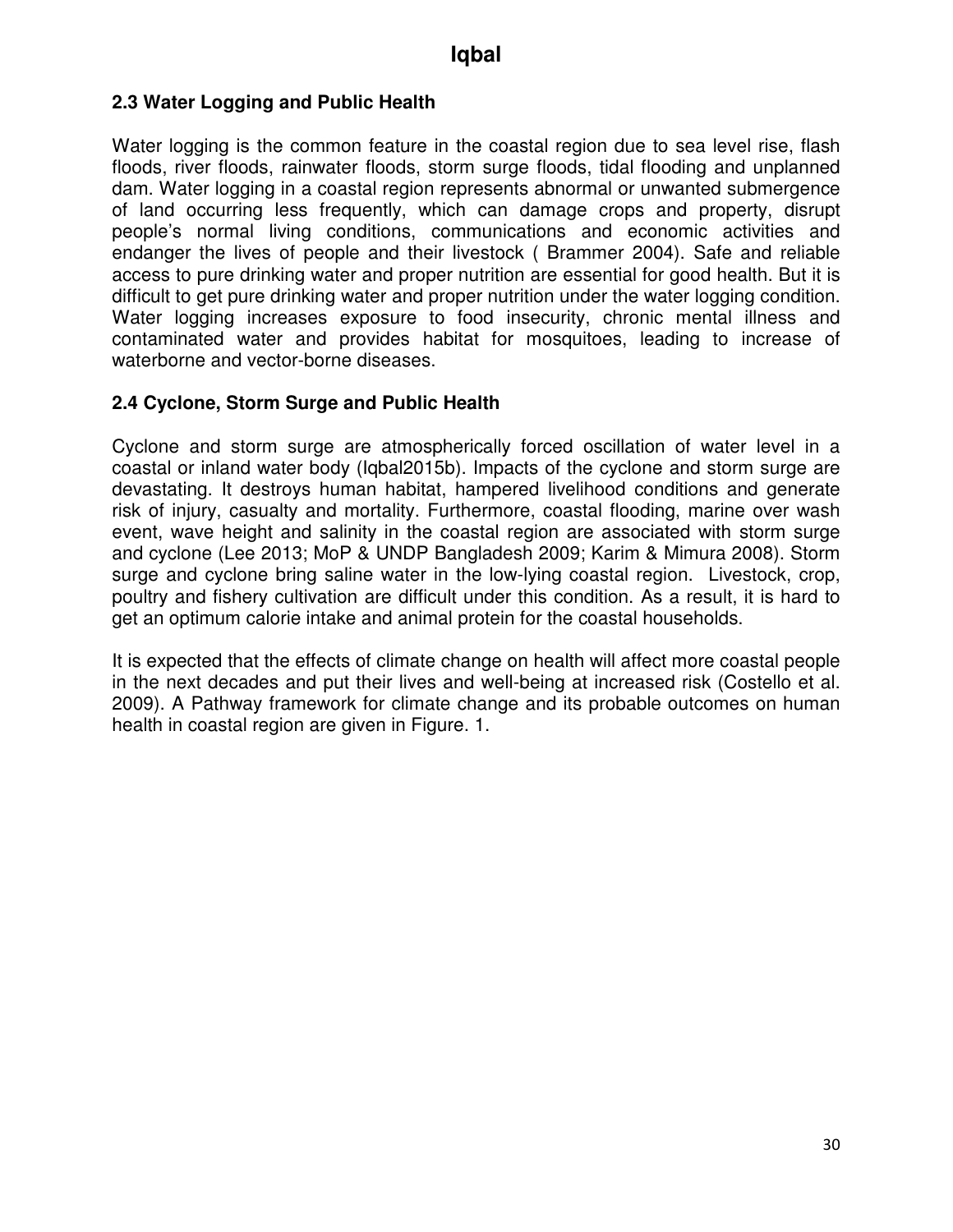

#### **Figure 1: Pathway framework: exposure and outcome**

Climate induced diseases will be more vulnerable if we have not taken measures to reduce it under the different climatic varying conditions. Under this circumstance, universal health coverage can play an important role to ensure health care facility to all coastal people and tackle the health care burden. Universal Health Coverage (UHC) plays a vital role to tackle health problems with the full spectrum of services of good quality according to need and at an affordable cost to coastal people. Health systems oriented toward UHC, immensely valuable in human right, produce an array of benefits: in times of crisis, mitigate the effect of shocks on communities; in times of calm, foster more cohesive and productive economies (Summers 2015). It improves coverage across the populations that require help, improves access to preventive and promotive primary health care services and ensure the financial sustainability. Thus, UHS works as an essential pillar of economic growth and development.

It is important thing that how can a country or provincial government or city government achieve UHC for its general people. According to Bredenkamp&Buisman2015, some common challenges are emerging to achieve UHC: how to ensure coverage of the informal sector so as to make UHC truly universal; how to design a benefit package that is responsive and appropriate to current health challenges, yet fiscally sustainable; and how to ensure 'supply-side readiness'. Coastal Bangladesh has also suffered such kinds of challenges to implement UHC for its people. Generally, coastal people get health facility through the provision of primary health care (PHC) service. It is very much worse for the coastal people who are suffering frequently from climate induced diseases and who live in the remote coastal areas as health care facilities and services are often less complete, farther away and therefore more costly to reach than in urban hospitals and physician. To get rid of such circumstances, UHC is a new and suitable approach for improved health care facilities in this region. It is a pre-requisite for minimizing the

Source: Prepared by the author based on WHO2012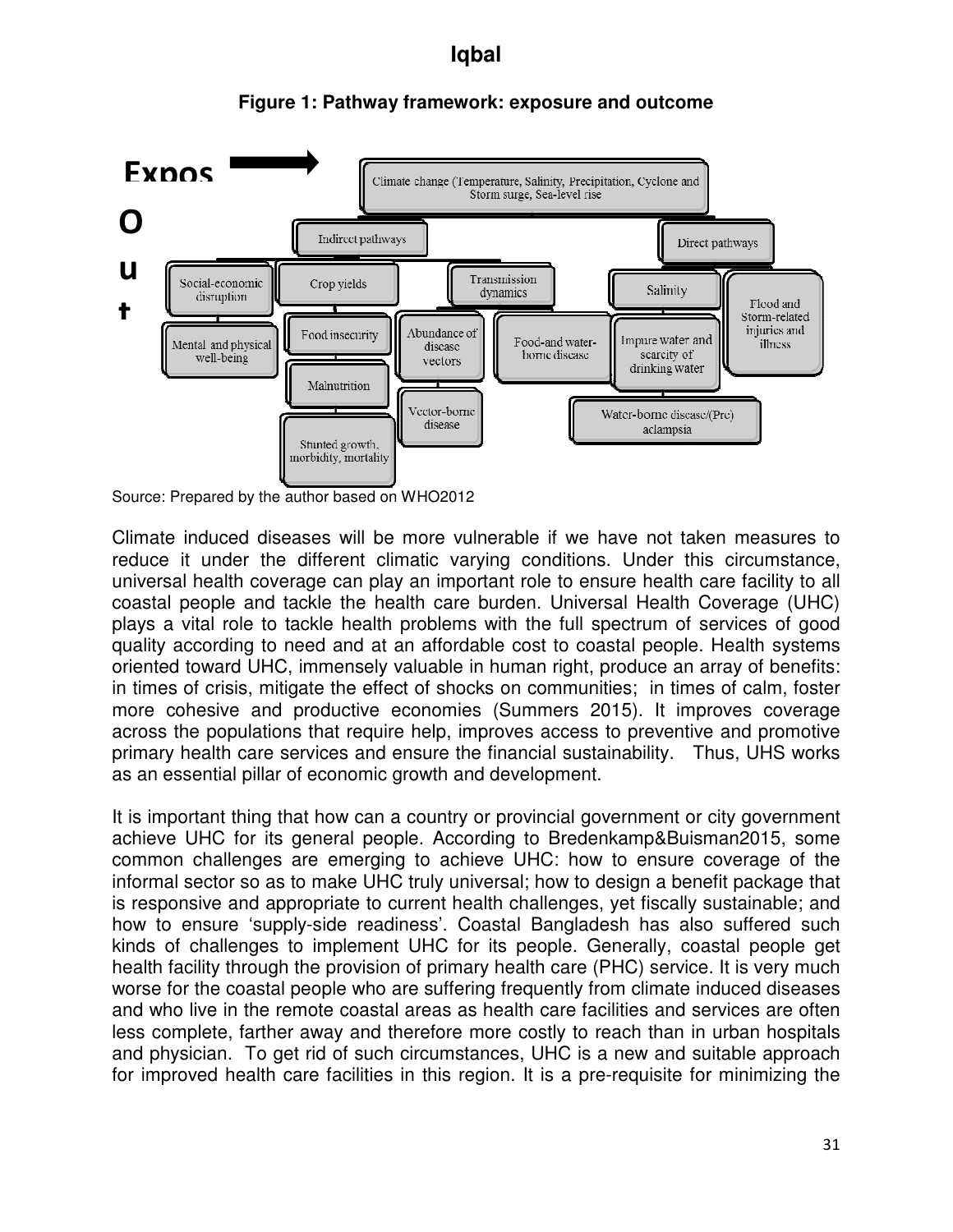losses of lives of coastal people and also mitigates the health sufferings from the devastating effects of climate change.

Political commitment, health care financing, workforce of health care service and digitization facility are the common and essential components to implement UHC. But the nature, dimension, scope and trend of UHC are different in different countries. For example, the United States provides UHC coverage for the ageing people and poor families along with benefits, e.g., Medicare, Medicaid through private health insurance (Moffitt & Slade 1997; Rice 1987). Similarly, Thailand introduced UHC to the reproductive health services along with capitation contract model (Tangcharoensathien et al. 2002).

The situation, perception and concept about UHC in Bangladesh are very new. To implement and meet the demand for human-well being and good health of SDGs, Bangladesh adopted National Health Policy 2011 to achieve UHC by 2032. As a first step towards achieving the UHC, three Upazilas of Tangail district have been brought under a pilot program called the Health Insurance Skim (MoF2015). Increasing the level of funding for health, reduce out-of-pocket expenditure of the poor and ensure the health service for the poor are the main objectives of this pilot program. Bangladesh not yet finalize the effective UHC program and peoples' perception based determinants of UHC for the coastal people as they are under potential risk of climate induced diseases along with poverty.

## **3. Brief Literature Review**

The study entitled "Progress towards universal coverage: the health system of Ghana, South Africa and Tanzania" by Mills et al. (2012) pointed out that the protection against the health care cost and improve equity of access to health care lies at the core of many health sector financing initiatives. Market driven solution to UHC is essential for the enhancement of the health sector (Paschall2008). Ageing people, poor household, unemployed, children and underprivileged community get benefits when they are under the umbrella of UHC. They get the benefits from UHC when the UHC is guided by Medicare, Medicaid, capitation, private health insurance company or state health company, social efficiency, regulation, pragmatic reform, health policy, health sector financing initiatives, user fees, awareness, political commitment, campaign, health service delivery and adequate health workforce. Government intervention, the role of employers and corporate sector, NGOs and development partners contribute more to enhance the UHC program for all or a specialized group (Rice 1987; Moffitt & Slade 1997; Meessen et al. 2011; Adams et al. 2013).

The people of the developed countries get health coverage, protection and benefits from the approach of UHC (Schramm 1992; McGill 2012; Andrus et al. 2008; Lewit & Baker 1995; Veugelers & Yip 2003). As a consequence, this approach gets popularity within the developed countries. Recently, few least developed countries (LDCs) and Asian Countries, e.g., Sri Lanka, Thailand and Philippines are introduced UHC. In addition, few sub-Saharan African countries also introduced the UHC to meet the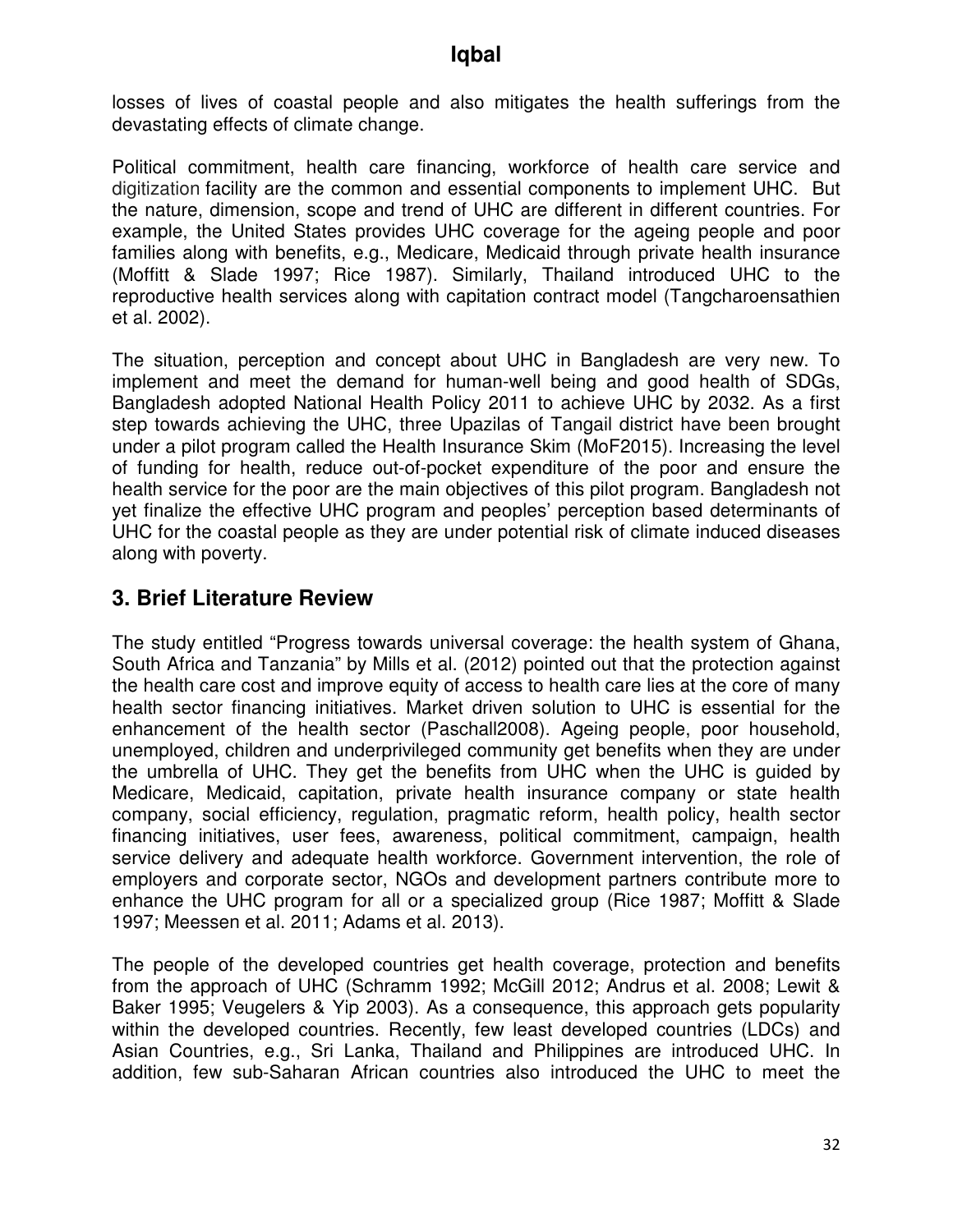demand of SDGs. Tanzania, Rwanda and Ghana are the best typical example of introduction of UHC in their society (Lu et al. 2012; Mills et al. 2012).

Along with reforms, act and regulation, few attributes and socioeconomic-demographic (SED) variables are the determinants of UHC in many countries. Estimated results of different models are also supporting this proposition and suggested that UHC is affected significantly by various determinants. But it is noticed that very few studies considered distance of the health care centre from respondents' residential location as an important determinant of UHC and explain the role of UHC under the conditions of climate induced diseases in the coastal region. The research questions and problem statement of this study were not addressed by the past studies. This study tried to fill up or reduce the research gaps on this issue. The research questions of the study were not previously answered. Suggested policies of the study are derived from its research questions and objectives. The study seeks to answer these unexplored research questions which didn't address yet in the recently published credible journal articles.

# **4. Selection of the Study Area, Methodology**

### **4.1 General Features of Study Area**

Geographic and climatic characteristics have long been concerned issues of human health, mortality, morbidity, the length of life and human well-being (Pavlovic et al. 2000). Due to the vulnerability to climate change, natural hazards and human health, southwest coastal region (Khulna, Satkhira and Bagerhat) is considered the study area of this study. This region is part of an active delta of large Himalayan Rivers. Disadvantaged geographic location and its flat and low-lying topography enhance the vulnerability in this region. This area is located between latitude from  $22^0 16' 00.3'' N$  to  $22^0 58' 56.2'' N$  and longitude from  $88^0 58' 01.1'' E$  to  $89^0 56' 00.7'' E$  of the southwest coastal region (Iqbal2015b). Surrounding rivers and Bay of Bengal control the flow of water and level of salinity at different seasons in this region. In addition, the Bay of Bengal is known as a breeding ground for tropical cyclone. This region is vulnerable to cyclone, storm surges and floods due to its location in the path of tropical cyclones, wide and shallow continental shelf and the funneling shape of the coast (Das 1972). Most of the impact of climate change on physical, ecological and social system will affect human health via changes in food yields, freshwater flows and quality, stability of infectious disease patterns, air quality, social cohesion, family income and livelihoods (Costello et al. 2009; McMichael & Lindgren 2011).

### **4.2 Methodology**

### **4.2.1 Selection of Variables through Focus Group Discussion (FGD)**

This research organized three FGDs which consist of (7-8) participants of each occurred in (8-11) October, 2016 at different locations of the southwest coastal region of Bangladesh. The participants were selected in a non-random fashion. The objective of the FGD was to detect the relevant determinants of UHC derived from the participants' choice of all FGDs. Provision of capitation, Telemedicine, Medicaid, Medicare, social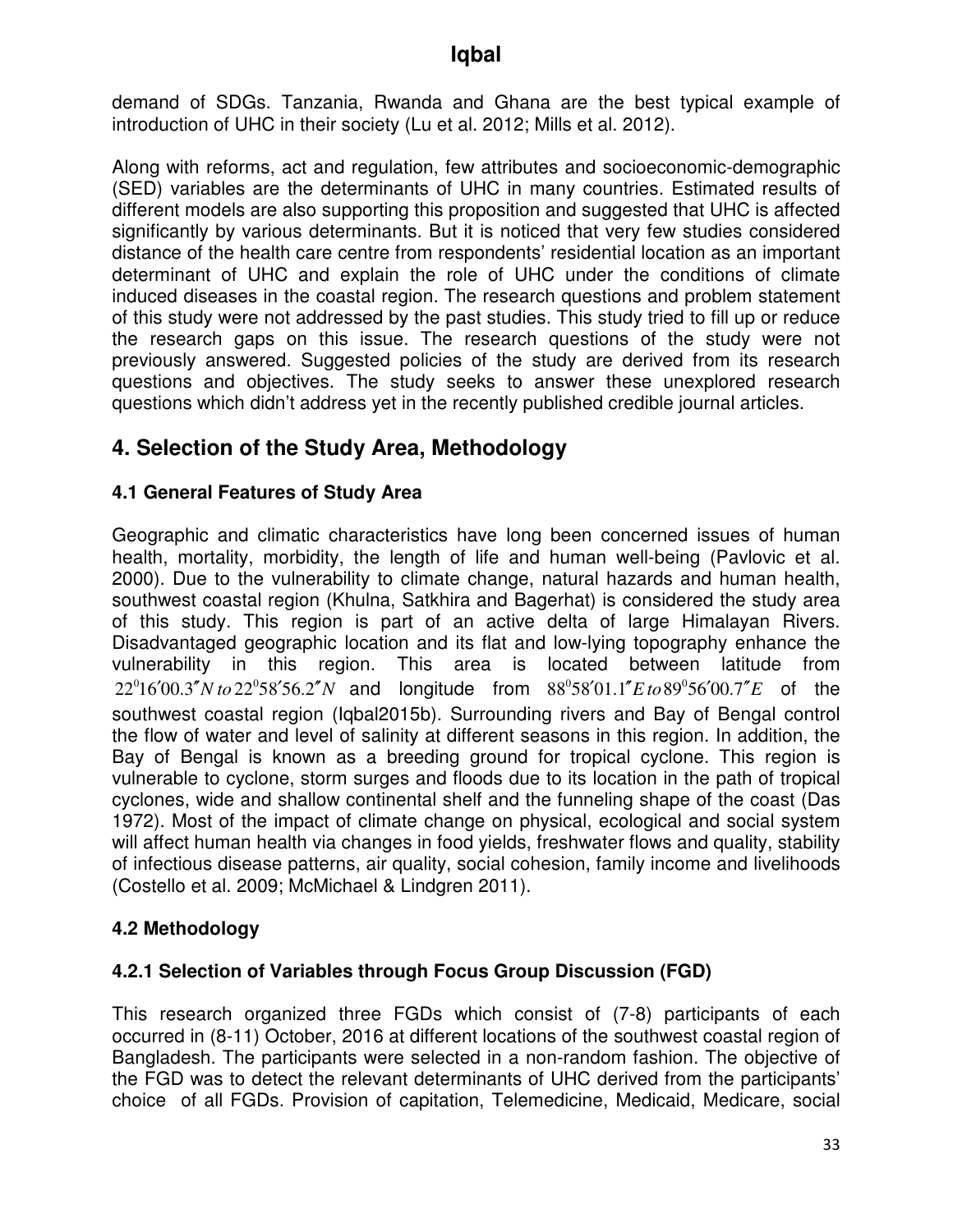insurance, payment for UHC, monthly income, campaign for UHC, educational attainment, no. of a family member, workforce of health care service of hospital or clinic and distance of hospital or health care center from residential location is considered as the main determinants of the UHC for the coastal people of Bangladesh. The following part discusses briefly about the suggested determinants of UHC.

**Capitation:** Capitation is defined as managed care contracts with physicians. Most health maintenance organizations (HMOs) and point-of-service (POS) plans pay their network physicians on a capitation basis. Under this provision, the plan pays the physician's practice a fixed fee generally for per visit based on share basis by the insurer and the insurance company.

**Telemedicine:** Telemedicine is a kind of e-based or information communication technology (ICT) supported treatment system. Under this provision, it is possible to provide health care service by the specialized doctors.

**Medicaid:** Medicaid is a part of social security of a country. Certain vulnerable and needy individuals get medical assistance under the provision of Medicare.

**Medicare:** Medicare is a nationwide social health insurance program with co-pays and deductibles for the aged and certain disabled person. It includes hospital insurance, supplementary medical insurance, new prescription drug benefits etc.

**Social Insurance:** Social insurance is state owned insurance. It is responsible to ensure security for all countries of a given period of time. It can protect people from loss of earnings or savings due to high OOP expenditure, retirement, death or disability. Under this provision, it is possible to avoid adverse selection problem.

**Payment for UHC:** Payment for UHC is a price mechanism system. It is determined by the certain percentage of annual income of the patients. Under this provision, it is possible to protect free rider problem and market failure.

**Monthly Income:** It indicates the household monthly income. It is the main building block of household characteristics.

**Campaign for UHC:** Campaign for UHC is associated with a series of actions or events that shows the benefits of UHC through placards, role play, rally, demonstration and advertisement through print and electronic media.

**Educational Attainment:** It indicates the household's educational status. In most of the cases, the head of the household has either primary education [basic education at home] or illiterate.

**Family Member:** Family member means the size and composition of the household.

**Workforce of Health Care Service of Hospital or Clinic:** The people who involved in health care service are known as the workforce of health care service. The health workforce determines the health service quality and dictates the pace of the overall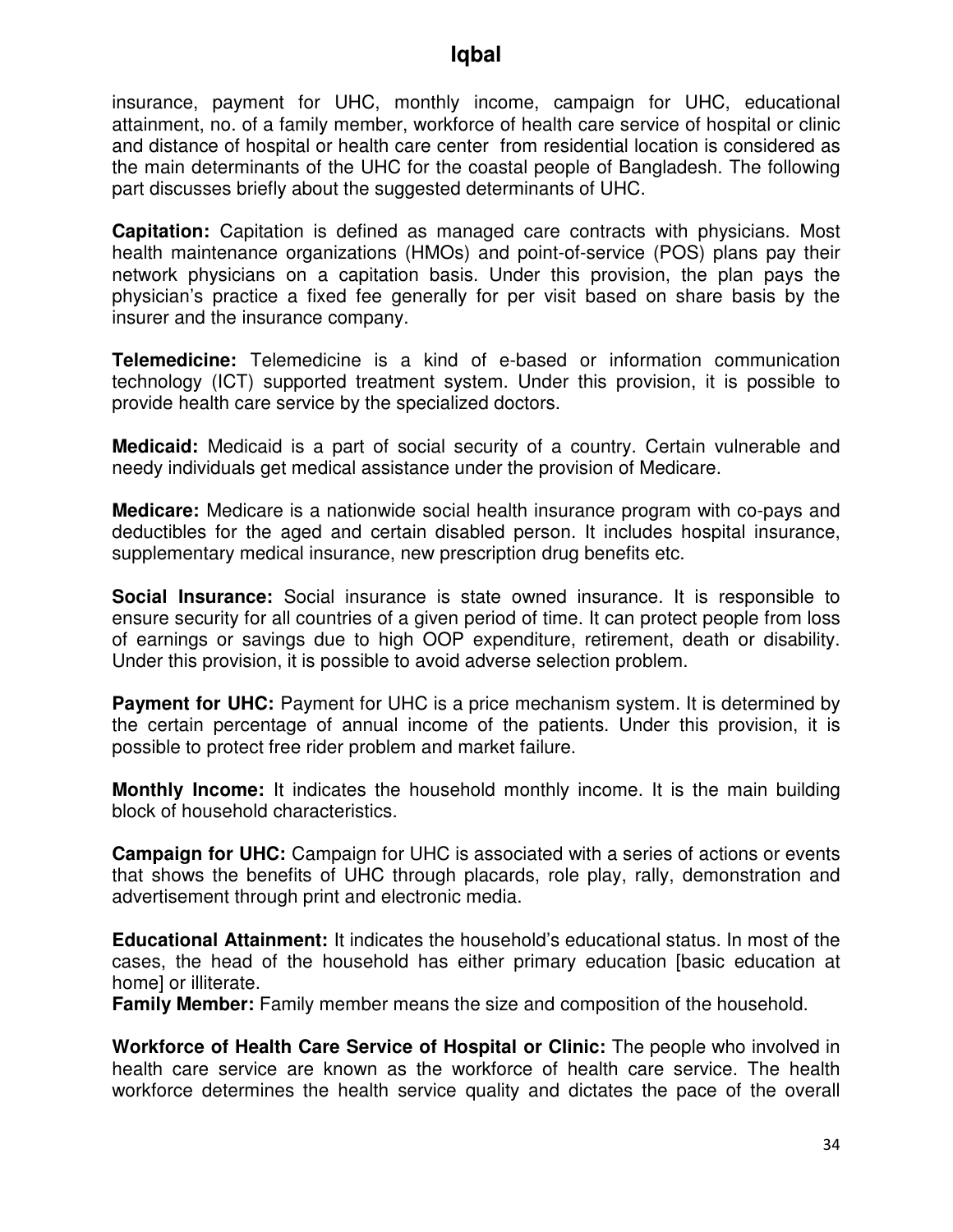health system development. They work as gatekeeper and navigator for quality health care service.

**Distance of Hospital or Health Care Center from Residential Location:** Far distance of hospital or health care center from a residential location makes difficulties to get good health care facilities due to availability of transport, availability of physicians, scarcity of medicine and budget. Far distance requires more time to hospitalize the patients.

### **4.2.2 Questionnaire Development and Sampling Technique**

The questionnaire survey was conducted from 23 September, 2016 to 10 December, 2017 at different villages of Mongla, Rampal, Morrelgonj and Sharankholaupazilas of Bagerhat district, Batiyaghata, Damuria and Dakopeupazilas of Khulna district and Shyamnagarupazila of Satkhira district. The surveys involved (n=570) households for interview followed by a structured questionnaire through the cluster sampling technique.

#### **4.2.3 Model Specification**

This study used the gravity model to detect the relevant determinants of UHC for the coastal people and quantify the parameters. The gravity model was first applied by the Jan Tinbergen in 1962 used an analogy with Newton's universal law of gravitation to describe the patterns of bilateral aggregate trade flows between two countries (Iqbal& Islam 2014). After that, a large number of studies used the gravity model for empirical assessment of occurrence of trade between two countries in the field of international trade. This study may be first attempted to apply the gravity model in the health economics due to its applicability, simplicity and acceptability to all in the field of social science research. It is suitable for the cross-section data and estimates the impacts of outcome variable associated with other control variables. It works well when distance and growth are considered as the variables. It is expected that the study can generate good empirical results compared to that of the result of other studies as we have the control variables such as distance, growth of health workforce and others. The general form of the gravity model is given as follows:

$$
I_{ij} = \frac{P_i^{\alpha} P_j^{\beta}}{d_j^{\zeta}} = (P_i^{\alpha} P^{\beta}) d_j^{-\zeta}; \alpha, \beta, \zeta \approx 1
$$
 (1)

Where  $I_{ii}$  indicates interaction between two parties, e.g., health care service receiver i and health care service providers;  $P_i$  and  $P_j$  represent family members of households and workforce of health care service respectively;  $d_{ii}$  shows the distance of the location of household and health care center.

Based on the equation no. 1, the proposed gravity model of this study takes the following form:

$$
\ln(Y_{ij}) = \beta_0 + \ln \beta_i X_i + U_{ij}
$$
\n<sup>(2)</sup>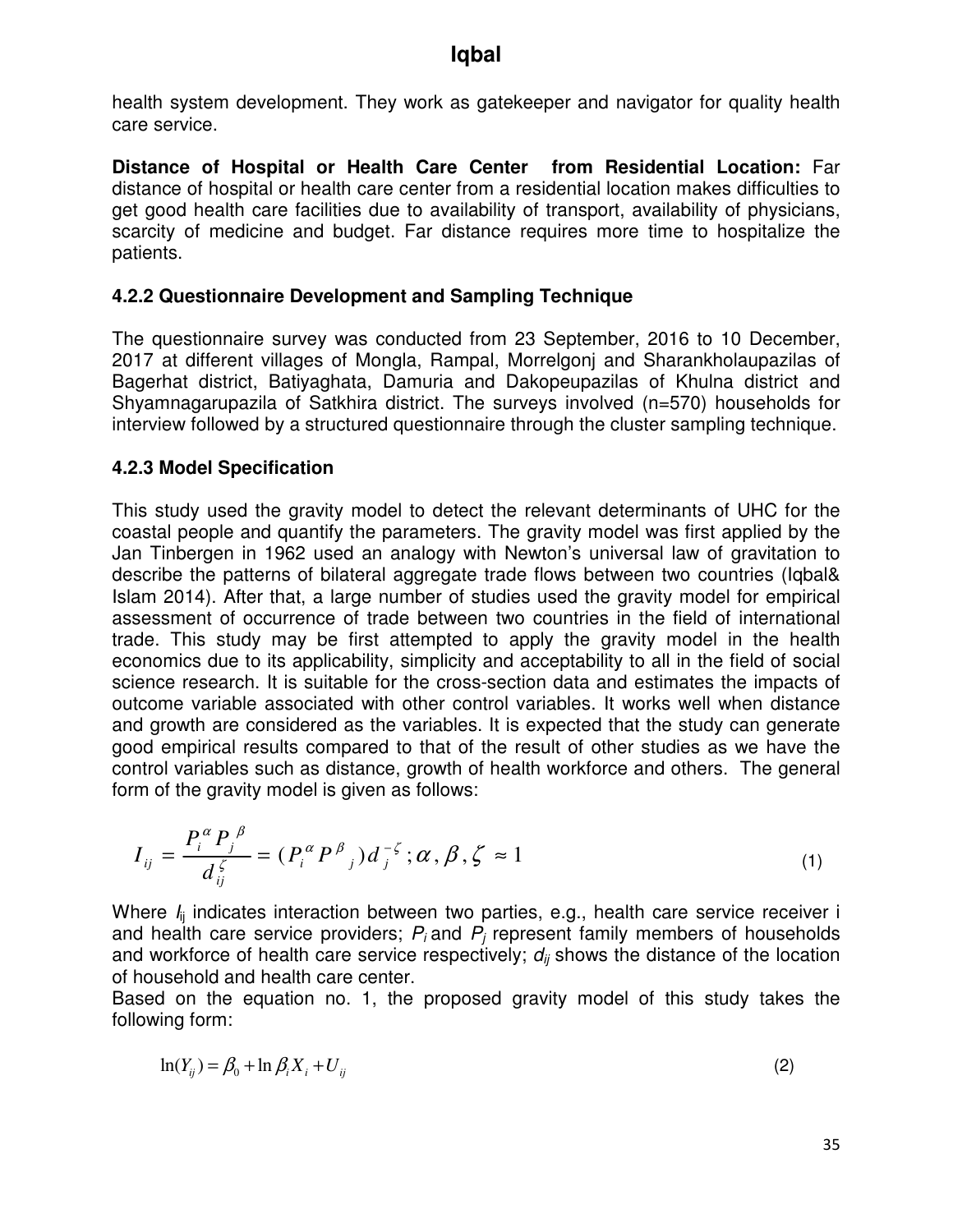The above mentioned variables/attributes in sub-section 3.2 are used in the Gravity model to detect the relevant determinants of the southwest coastal region. Table 1 describes the used variables/attributes in the gravity model with hypothesize relation to the outcome variable.

| Variable / Attributes                  | Description                       | Hypothesized relation |
|----------------------------------------|-----------------------------------|-----------------------|
| uhc: Universal Health Coverage         | Dummy (1: Yes; 0: Otherwise)      |                       |
| cap: Capitation                        | Dummy (1: Yes; 0: Otherwise)<br>٠ |                       |
| telm: Telemedicine                     | Dummy (1: Yes; 0: Otherwise)<br>٠ |                       |
| meaid: Medicaid                        | Dummy (1: Yes; 0: Otherwise)      | ٠                     |
| mecare: Medicare                       | Dummy (1: yes; 0: Otherwise)      | ٠                     |
| soli: Social insurance                 | Dummy (1: yes; 0: Otherwise)      | ٠                     |
| pauhc: Payment for UHC                 | Continuous                        |                       |
| hmoi: Household monthly income         | Continuous                        | ٠                     |
| camuhc: Campaign for UHC               | Continuous                        | ٠                     |
| eda: educational attainment            | Continuous                        | ÷                     |
| fam: Family member                     | Continuous                        | 土                     |
| whcs: Workforce of health care service | Continuous                        | ٠                     |
| dis: Distance of hospital              | Continuous                        | 土                     |

**Table 1: Description of Variables /Attributes and Hypothesize Relation to the Outcome Variable** 

UHC is a new concept for the people of the southwest coastal region of Bangladesh. Respondents of this study were familiarized with the concept of UHC when FGD and questionnaire survey occurred. Proposed variables and attributes are selected from the perception and desire of the participants of the FGD.

# **4. Result and Discussion**

To detect the relevant determinants of UHC for the coastal people, gravity model was developed using SPSS software. Results for all 570 respondents from the gravity model are shown in Table 2. Most of the variables and attributes in the model are statistically significant at conventional levels (at 1%, 5% and 10% levels respectively) except few with expected sign.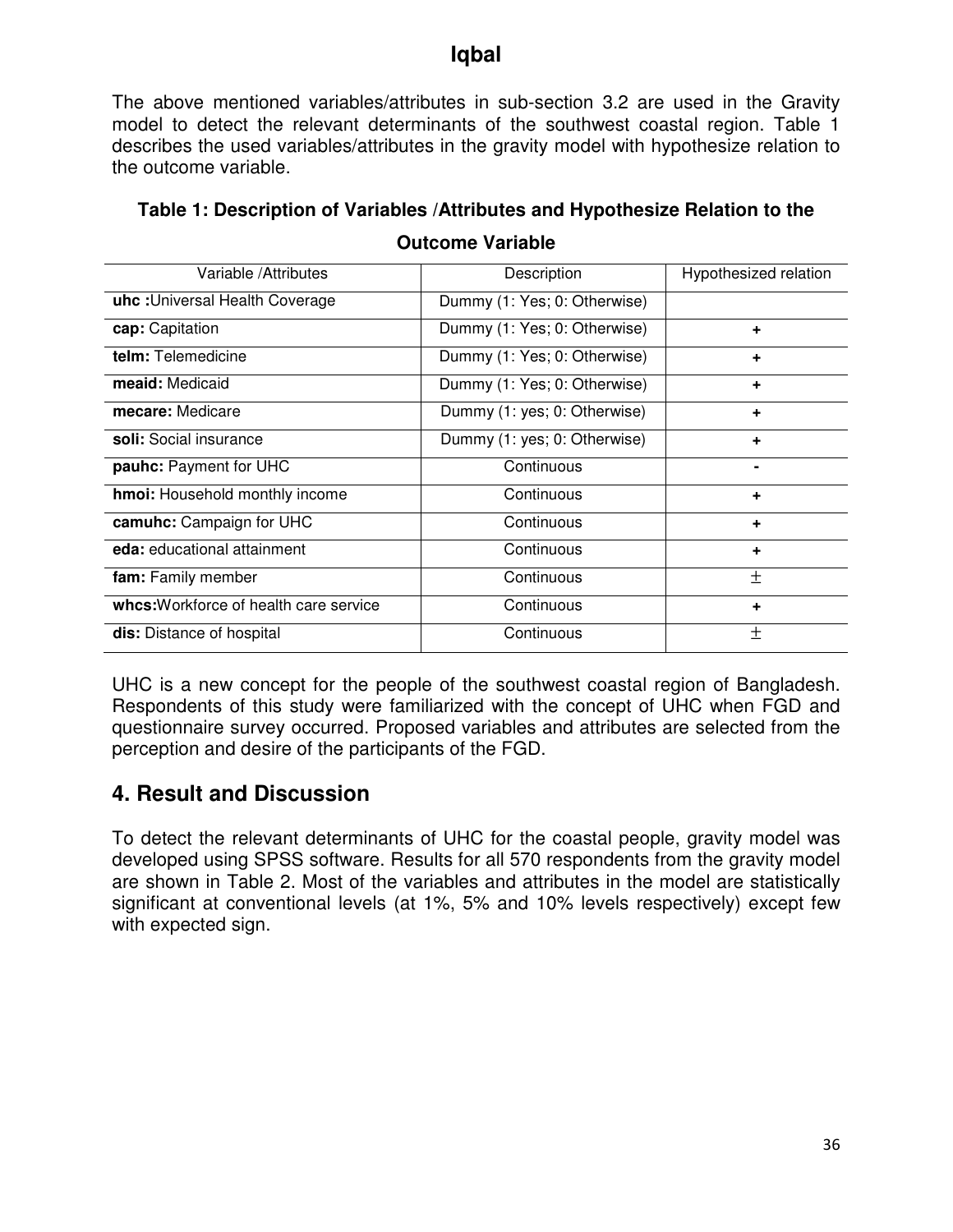| Model                   | . Launawa moaci ioi<br>Unstandardized coefficients |          | סווט וט אוווווושווט<br>Standardized coefficients | Sig. (P-value) |
|-------------------------|----------------------------------------------------|----------|--------------------------------------------------|----------------|
|                         | $\beta$                                            | Standard | Beta                                             |                |
|                         |                                                    | Error    |                                                  |                |
| constant                | 11.987*                                            | 1.093    |                                                  | 0.000          |
| Cap                     | $0.800*$                                           | 0.215    | 0.212                                            | 0.000          |
| Telm                    | $0.657*$                                           | 0.017    | 0.521                                            | 0.003          |
| Meaid                   | $0.453***$                                         | 0.312    | 0.329                                            | 0.064          |
| mecare                  | $0.840**$                                          | 0.127    | 0.472                                            | 0.053          |
| Soli                    | $0.297***$                                         | 0.562    | 0.331                                            | 0.083          |
| Pauhc                   | $-0.785*$                                          | 0.280    | 0.276                                            | 0.000          |
| Hmoi                    | 0.709                                              | 0.525    | 0.473                                            | 0.147          |
| camuhc                  | 0.896***                                           | 0.487    | 0.139                                            | 0.000          |
| Edu                     | $0.178**$                                          | 0.677    | 0.420                                            | 0.034          |
| Fam                     | $0.090***$                                         | 0.437    | 0.509                                            | 0.095          |
| Whcs                    | 0.562                                              | 0.219    | 0.365                                            | 0.176          |
| Dis                     | $0.784*$                                           | 0.786    | 0.327                                            | 0.000          |
| $R^2$ (Goodness of fit) |                                                    |          | 0.430                                            |                |
| $n$ (No. of obs.)       |                                                    |          | 570                                              |                |

**Table 2: Estimated Model for Determinants of UHC** 

\*Significant at 1% (0.01); Significant 5% (0.05); and Significant 10% (0.10)

Based on the lower *P*-value and acceptance of alternative hypotheses, all variables and attributes are related to the UHC. One percent increase in the capitation, Telemedicine, Medicaid, Medicare, social insurance, campaign program for UHC, educational attainment, number of family member and distance will lead to increase positive perception of the coastal people on UHC program and vice-versa. On the other hand, one percent increase in payment for UHC will lead to decrease negative perception of the coastal people on UHC and vice-versa. The negative sign of payment supports the law of demand of macroeconomic theory. Telemedicine is the strongest predictor for UHC because of its highest standardized value of 0.521. On the other hand, campaign for the UHC is the weakest predictor for UHC because of its lowest standardized value of 0.139. Based on the estimated results, we can say that UHC for the coastal people is mostly influenced by the proposed variables and attributes of the model. But we cannot say anything about household monthly income and workforce of health care service as they have higher *P*-value and rejection of alternative hypotheses. It is because of inconsistent income level of the coastal household and inadequate and inexpert workforces of health care service. The value of goodness of fit indicates that 43% of the variation of the UHC is explained by the associated variables and attributes. Thus, it is possible to say that this model is well fitted and hence all the significant variables and attributes are working as the relevant determinants of the UHC for the coastal people.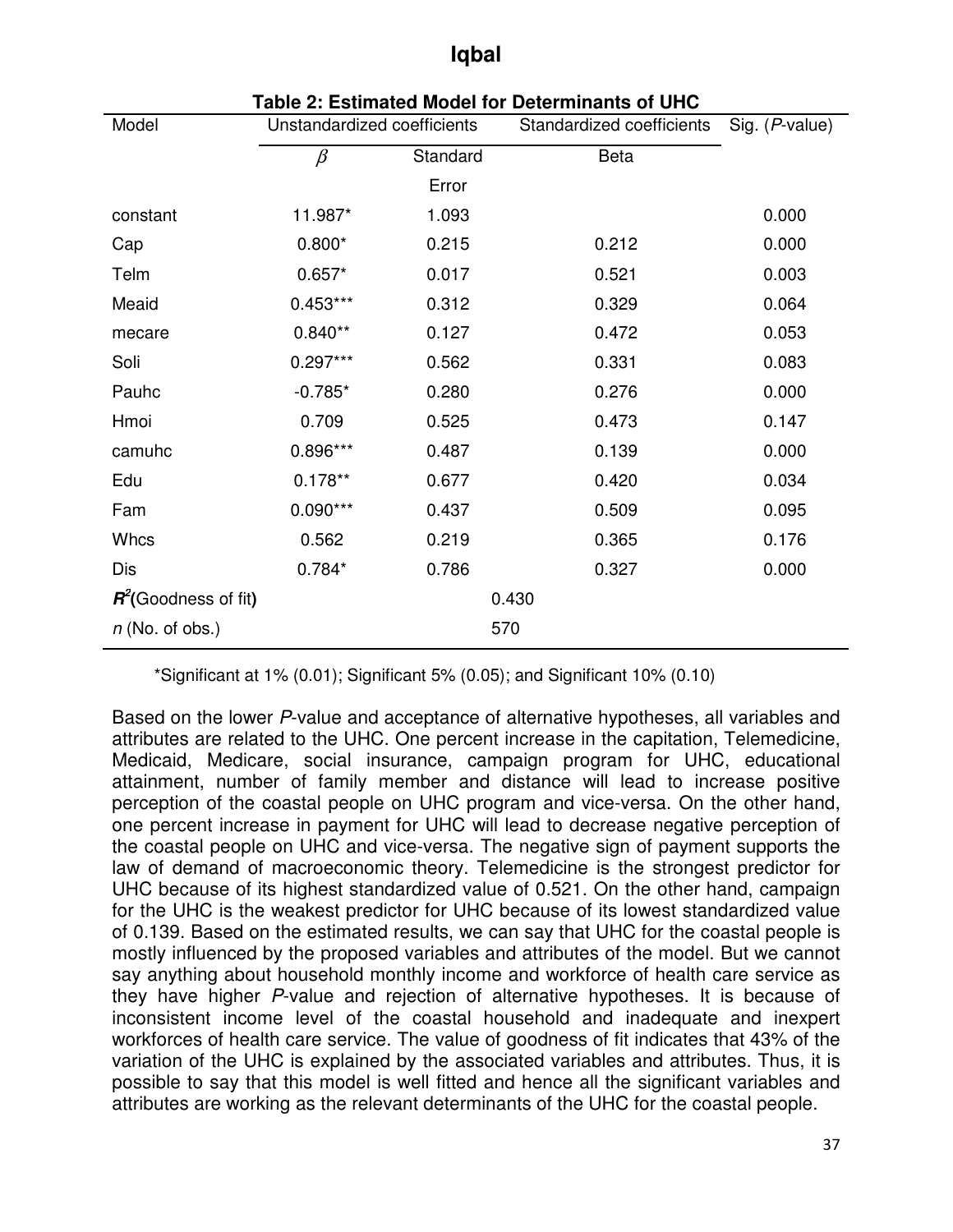So far as we know the gravity model is the first attempts to estimate the determinants of UHC in health economics. Thus, we have no scope to compare the estimated results with the other studies. This unique estimation process through the gravity model is able to answer the research question and fulfill the research objectives of the study.

# **5. Conclusions and Policy Implications**

UHC is a very popular health protection mechanism in the developed countries. Few Asian countries and a few sub-Saharan countries are also introducing UHC for few selected communities or diseases. But it is debatable issue worldwide, which factors are the relevant and most important determinants of UHC. Like the other countries, Bangladesh also introduced UHC for the poor under a pilot project in Tangail district. For better implement of UHC, it is essential to detect research based determinants of UHC. Bangladesh should start UHC from its coastal region as coastal region of Bangladesh is the breeding ground of climate induced natural hazards. Public health is under threatened in this unexpected natural hazard condition. Frequent health care expenses further enhance the acute poverty in the coastal society. Under this situation, UHC works as a bridge between cost and health care coverage. It protects all people from financial hardship. Though we have no control over this event but some measure can improve the health care facilities and protect coastal people from the financial hardship during the catastrophic period. Based on the estimated results, this paper proposed preference based determents of UHC: fundamental determinants (e.g. Capitation, Telemedicine, Medicare, Medicaid, Payment for UHC and social insurance) and other socio-geographic determinants (e.g. Campaign for the UHC, education, family members and distance of hospital from the residential location of the coastal people). The previous studies did not handling these issues properly.

Strong political commitment and government intervention are highly required to implement the UHC for the coastal people. Government can provide support to initiate the UHC for the needy, unemployed, children under five, aged people and the poor. Electronic and print media can also work as a supportive partner of the government for campaign of the UHC.

Due to the time limitation, budget constraints and other logistic supports, this study is not free from certain lacunas. This study does not include the whole coastal region of Bangladesh and large respondents to participate questionnaire survey. Thus, this study recommends for further study to avoid such shortcomings and get better findings to formulate health policy that will cover UHC properly for the coastal people.

# **References**

- Adams, AM, Ahmed, T, Arifeen, SE, Evans, TG, Huda, T & Reichenbach, L 2013, 'Innovation for Universal Health Coverage in Bangladesh: a Call to Action', *The Lancet*, *Vol. 382, No. 9910, Pp. 2104-2111*.
- Aguirre, AA & Tabor, GM 2008, 'Global factors driving emerging infectious diseases', *Academy Science, Vol. 1149, Pp. 1-3*.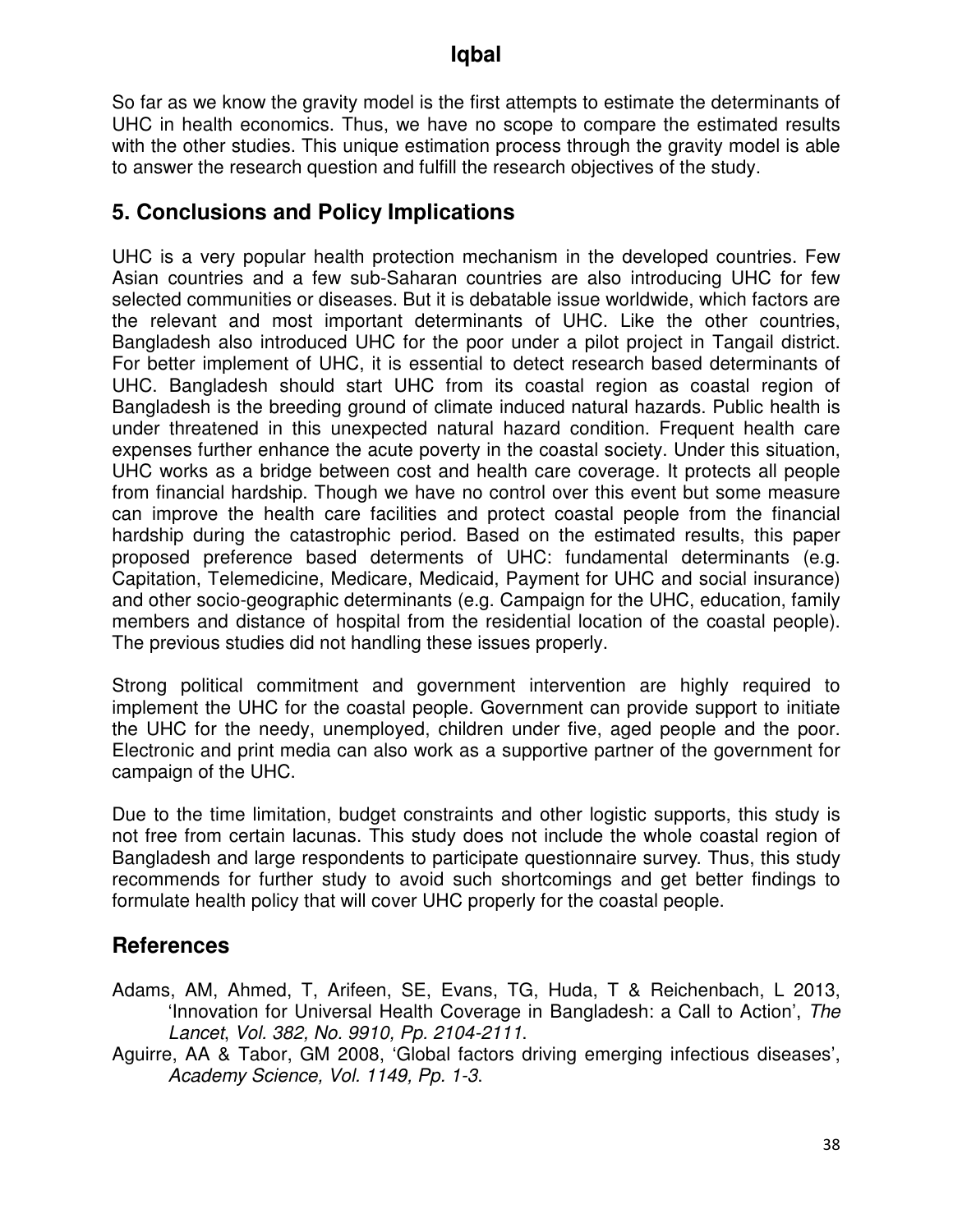- Andrus, T, Cox, W, Gray, B, Killingsworth, C, Steiner, P & McPherson, B 2008, 'Nonprofit Health Care Organizations and Universal Health Care Coverage'. *Inquiry*, *Vol. 45, No. 1, Pp. 7-14*.
- Brammer, H 2004, *Can Bangladesh be Protected from Floods*. The University Press Limited, Dhaka.
- Bredenkamp, C & Buisman, LR 2015, Universal Health Coverage in the Philippines: Progress on Financial Protection Goals. Policy Research Working Paper 7258, Health Nutrition and Population Global Practice, The World Bank.
- Brown, ME & Funk, CC 2008, 'Food security under climate change', *Science*, *Vol. 319, Pp. 580-581.*
- CIESIN 2010, *Low-elevation coastal zone (LECZ) rural-urban estimates*, viewed 21 November 2017, <http://sedac.ciesin.clumbia.edu/gpw/lecz.jsp>.
- Costello, A, Abbas, M, Allen, A, Ball, S, Bell, S, Bellamy, R, Friel, S, Groce, N, Johnson, A, Kett, M, Lee, M, Levy, C, Maslin, M, McCoy, D, McGuire, M, Montgomery, H, Napier, D,Pagel, C, Patel, J, Antonio, J, Oliveira, P, Redclift, N, Rees, H, Rogger, D, Scott, J, Stephenson, J, Twigg, J, Wolff, J & Patterson, C 2009, 'Managing the health effects of climate change', *TheLancet, Vol. 373, Pp. 1693-1733.*
- Das, PK 1972, 'A Prediction Model for Storm Surge in the Bay of Bengal', *Nature*, *Vol. 239, Pp. 211-213.*
- Du, MY, Kawashima, S, Yonemura, S, Zhang, XZ.& Chean, SB 2004, 'Mutual influence between human activities and climate in the Tibetan Plateau during recent years', *Global and Planetary Change, Vol. 41, Pp. 241-249*.
- Iqbal, MH & Islam, ATMF 2014, 'Determinants of bilateral trade between Bangladesh and the European Union: approach of Gravity model under the panel data. Issues in Business Management and Economics, *Vol. 2, No. 5, Pp. 87-93*.
- Iqbal, MH 2015a, 'Incidence of salinity from climate and human induced factors and it's impacts on crop productivity in the southwest coastal region of Bangladesh: an application of econometric model', MSc Thesis, Independent University, Bangladesh (IUB).
- Iqbal, MH 2015b, 'Nexus between salinity and ecological sustainability of crop production of southwest coastal region of Bangladesh: Translog Production Function approach, *Bangladesh Journal of Political Economy, Vol. 31, No. 2, Pp.491-502.*
- IPCC 2007a, *Impacts, Adaptation and Vulnerability*, Contribution of Working Group II to the Fourth Assessment Report of the Intergovernmental Panel on Climate Change, Cambridge, United Kingdom, Cambridge University Press.
- IPCC 2007b, *Summary for policy makers*, The Physical Science Basis, Contribution of Working Groups I to the Fourth Assessment Report of the Intergovernmental Panel on Climate Change, Cambridge, United Kingdom, Cambridge University Press.
- Karim, MF & Mimura, N 2008, 'Impacts of climate change and sea-level rise on cyclonic storm surge floods in Bangladesh: *Global Environmental Change*, *Vol.18, Pp. 490-500.*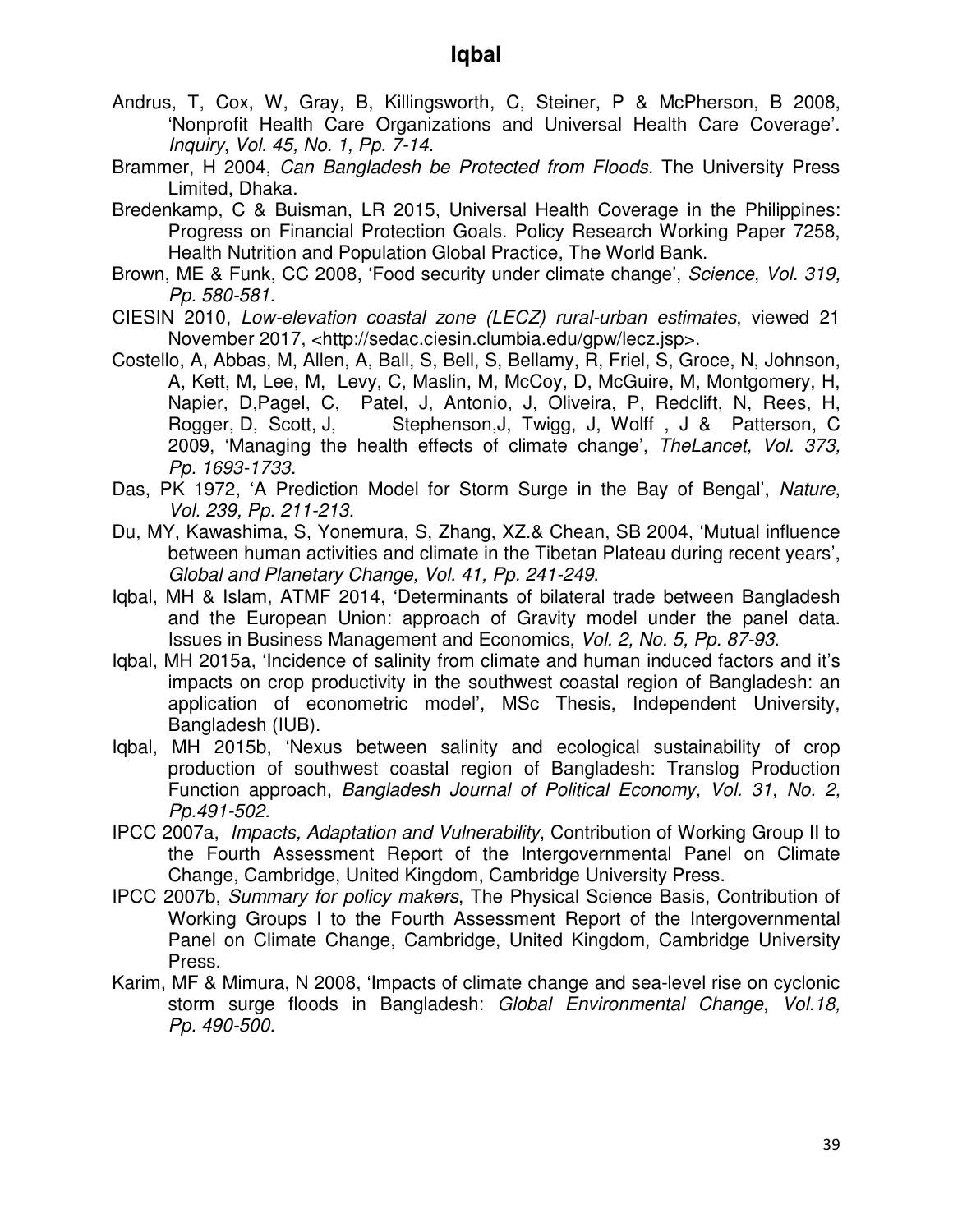- Khan, AE, Ireson, A, Kovats, S, Mojumder, SK, Khusru, A, Rahman, A, Vineis, P & Labrese, EV 2011, 'Drinking water salinity and maternal health in coastal Bangladesh: implications of climate change, *Environmental Health Prespectives*, *Vol. 119, No. 9, Pp. 1328-1332*.
- Kovats, RS, Campbell, D & Matthies F 2005,'Climate change and human health: estimating avoidable deaths and disease', *Risk Analysis*, *vol. 25, pp. 1409-1418*.
- Kovats, RS & Ebi, KL 2006, 'Heat waves and public health in Europe', *European Journal of Public Health,* Vol. 16, Pp. 592-599.
- Lee, HS 2013, 'Estimation of future sea level rise along the Bangladesh coast due to storm sorge and global warming using EMD and EVA', Department of Development of Technology, Graduate School for International Development and Cooperation, Hiroshima University, Japan.
- Lewit, ME Baker, LS 1995, 'Health Insurance Coverage', *The Future of Children, Vol. 5, No. 3, Pp. 192-204.*
- Lu, C, Chin, B, Lewandowski, JL, Basinga, P, Hirschhorn, LR, Hill, K, Murray, M & Binagwaho, A 2012, 'Towards Universal Health Coverage: An Evaluation of Rwanda Mutuelles in its First Eight Years', *PloSONE,* Vol. 7, No. 6, Pp. 1-16.
- McGill, M 2012, 'Human Rights from the Grassroots up: Vermont's Campaign for Universal Health Care', *Health and Human Rights*, vol.14, no. 1, pp. 106-117.
- McMichael, AJ & Lindgren, E 2011, 'Climate change: present and future risks to health and necessary response. Journal of Internal Medicine, *Vol. 270, No. 5, Pp. 201-413.*
- Meessen, B, Hercot, D, Noirhomme, M, Ridde, V, Tibovti, A, Tashobya, CK & Gilson, L 2011, 'Removing user fees in the health sector: a review of policy processes in six sub-Saharan African countries', *Health Policy Plan*, *Vol. 26, No. 2, Pp. 16-29*.
- Michel, D & Pandya, A 2009, *Troubled Waters Climate Change, Hydropolitics and Transboundary Resources,* The Henry L. Stimson Center, Washington DC, USA.
- Mills, A, Ally, M, Goudge, J, Gyapong, J & Mtei, G 2012, 'Progress towards Universal Coverage: the Health Systems of Ghana, South Africa and Tanzania', *Health Policy and Planning*, *Vol. 27, Pp. I4-I12*.
- MoF 2015, *Bangladesh Economic Review 2015*, Economic Adviser's Wing, Finance Division, Ministry of Finance, Dhaka, Bangladesh.
- Moffitt, RA & Slade, EP 1997, 'Health Care Coverage for Children who are on and off Welfare', The Future of Children, *Vol. 7, No. 1, Pp. 87-98*.
- MoP& UNDP Bangladesh 2009, *Policy study on the probable impacts of climate change on poverty and economic growth and the options of coping with adverse effect of climate change in Bangladesh*", General Economic Division, Planning Commission, Ministry of Planning and United Nations Development Programme, Bangladesh.
- Morton, JF 2007, 'The impact of climate change on smallholder and subsistence agriculture product', *National Academy Science,* Vol. 104, Pp.19680-19685.
- Munnas, R 2005, 'Genes and salt tolerance: bringing them together', *New Phytol*, *Vol. 167, Pp. 564-663.*
- Paschall, SP 2008, 'John R. Commons' Contribution to Health Care Reform in the 21stCentury',*Journal of Economic Issues*, *Vol. 42, No. 2, Pp. 461-468*.